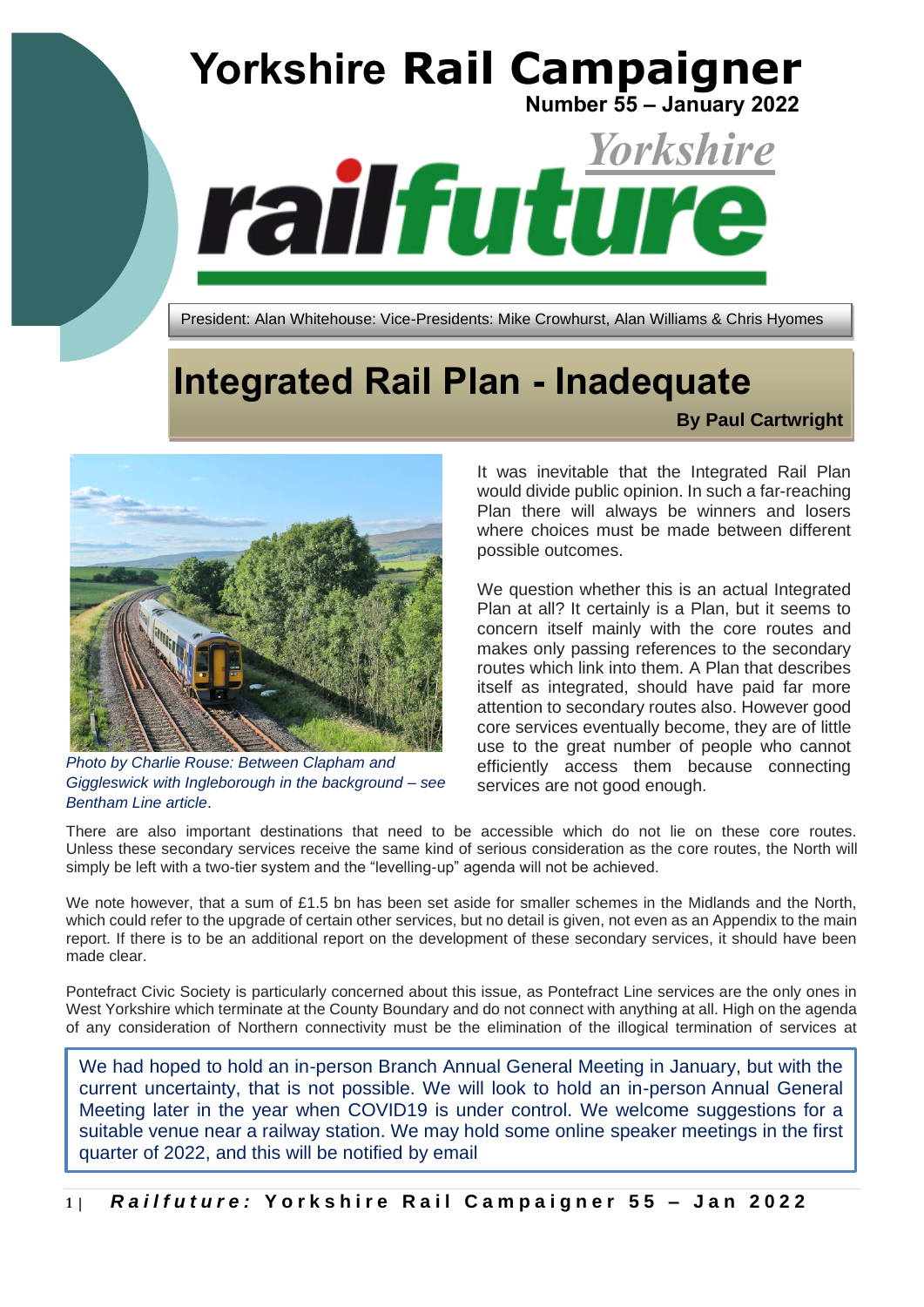Knottingley. These services are wasted opportunities for onward connection to the wider rail system and are the very antithesis of inter-connectivity in the North.

The Society has long campaigned for the restoration of former service links to Goole linking with Hull and North Humberside and to Askern and Doncaster, linking with both South Humberside and the East Coast Main Line. This pattern gives practical connectivity between West Yorkshire, Lincolnshire and much of Eastern England and makes much better use of the current truncated, unconnected services. Moreover, these developments would be relatively easy to implement and constitute "quick-wins", so that the objective of improving connectivity could be achieved far sooner.

The Plan rightly draws attention to the need to provide a viable alternative to the excessive use of the private car in meeting the Government's environmental and climate change objectives. The lack of, and inadequacy of these secondary, supporting services works against these objectives. The lack of a direct link between West Yorkshire and South Humberside is a good example of this, where currently the awkward indirect link via Doncaster provides every incentive to make the journey to this important area by private car, using the motorway system.

It will be difficult to meet inclusivity targets if secondary services are not significantly improved, because it makes it more difficult for much of the population to access the main city areas for employment, education and leisure. In short, there is a very real danger that the perceived North/South Divide will become a smaller-scale North/North Divide unless secondary services receive a higher priority.

The Rapid Transit scheme proposed for the Leeds District is wholly desirable and we note that it may eventually reach as far as Pontefract, although we would not wish to see it replace the heavy rail services. It is likely to be at least twenty years away and its scope may well alter in such a long-time frame. In any case, although Leeds will always be the main destination for the Five Towns area, it cannot be assumed that good connectivity is only required in this direction. It is not sufficient to ensure that only travel within the City Region is improved; it is important also to improve links to destinations outside the area and particularly those that do not lie on the core routes - such as Lincoln. The improvement of service connectivity on our secondary routes is of great importance in the "levelling-up" agenda but this document does not pay sufficient attention to it and to that extent, falls short of its intended scope and does not truly reflect the meaning of its title.

# **Branch Meeting by Mark Parry**

Alex Forrest addressed the Railfuture Yorkshire Branch Meeting held online on 25 September, he is the Senior Programme Manager (Rail), currently at the Sheffield City Region. Both the City Region and the Passenger Transport Executive are to become part of the South Yorkshire Mayoral Combined Authority (SYMCA) soon. Alex gave us a comprehensive update of rail developments in the South Yorkshire area. The transition of Britain's railway network to Great British Railways is being worked on and Alex has been involved to establish the role of SYMCA and Transport for the North in the new organization.

We were still awaiting the publication of the Integrated Rail Plan at the time of the meeting. This is the Government's response to the National Infrastructure Commissions report on the railways in the North and Midlands. The Commission presented several options and the "50%+" option appeared to be the best for South Yorkshire. Alex was concerned that developments for the possible HS2 options would result in rail capacity being used up with few callings at South Yorkshire Stations. He was also concerned about how HS2 would enter Leeds and what station development could be offered at Leeds as the existing station could not cope. He hoped the Northern Powerhouse network would go ahead to include the elements beneficial to South Yorkshire.

A study of Doncaster Station is promoting two new platforms and a possible flyover was considered at the West end but this would be very costly. The platforms would be needed for the Northern Powerhouse Trains and future tram train developments. Also, longer platforms have been suggested for Sheffield and a capacity review has been undertaken from Dore to Swinton, this would also help accommodate future tram train developments.

The Hope Valley upgrade scheme is going ahead to improve capacity and performance and allow a third fast train an hour with blockades expected in 2022 but this third train has yet to be confirmed. Alex is optimistic about the scheme allowing the existing stopper train to call at all stations every hour. The direct Sheffield to Manchester Airport hourly service is not likely to be restored with only early and late direct trains running because of the congestion problems in Manchester. Instead, this train may be extended to Liverpool to provide Sheffield with a second hourly train there.

**2 |** *R a i l f u t u r e :* **Y o r k s h i r e R a i l C a m p a i g n e r 5 5 – Jan 2 0 2 2** *Railfuture: Campaigning for better services over a bigger rail network.*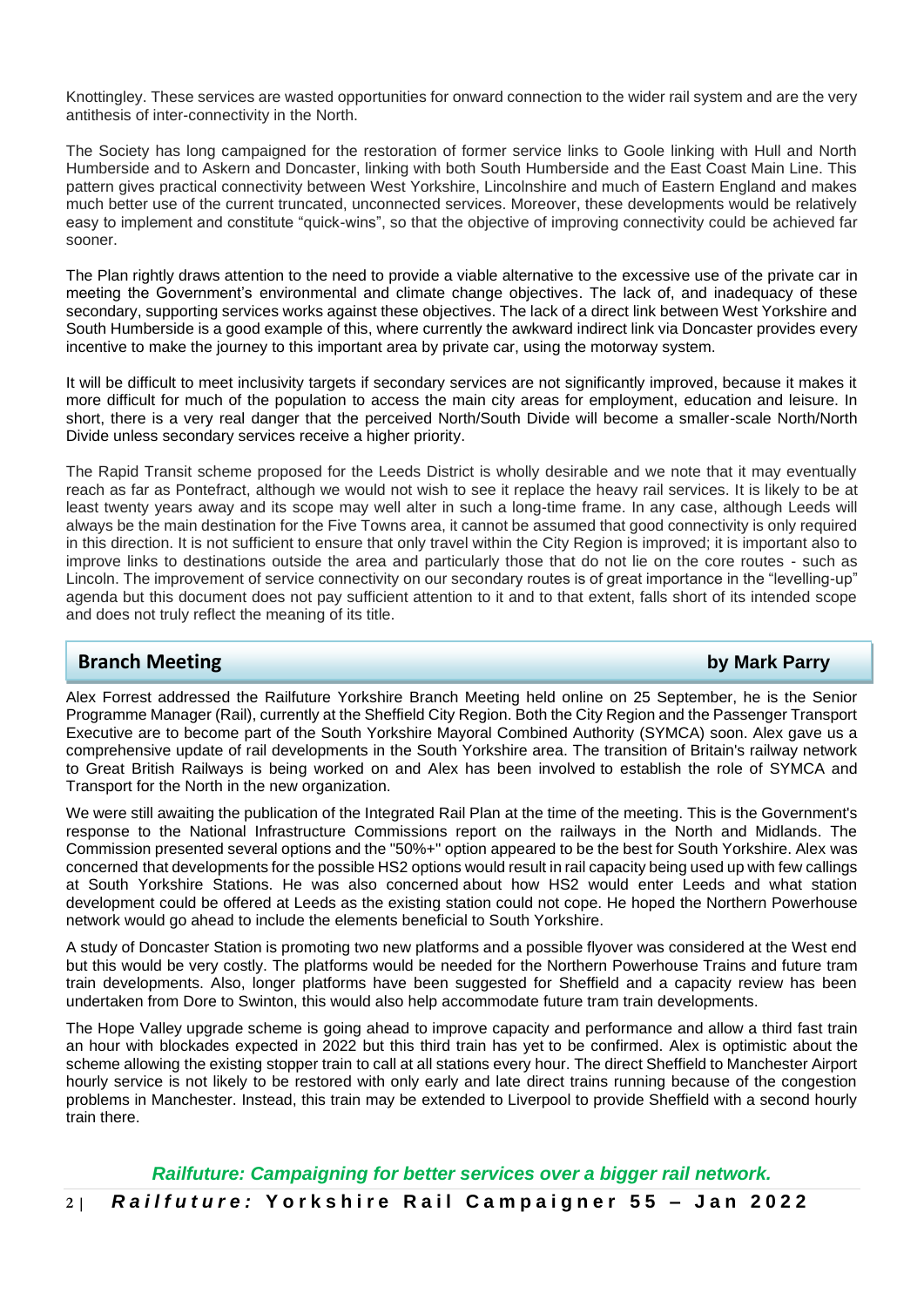The proposed timetable changes on the East Coast mainline have been postponed, but they were generally good for South Yorkshire which wasn't the case for the North East and North Yorkshire. A bid for work on the Penistone line to enable a second train per hour has been made and the Spending Review will confirm if this has been agreed.

The Northern franchise commitment for a second fast train from Sheffield to Leeds is now no longer relevant as the franchise has gone during the Pandemic. This train would match the current fast service operated by Cross Country. It is now left to the West and South Yorkshire Combined Authorities to move this forward, and it was referenced in the recent ECML timetable consultation for possible introduction in 2022 or 2023. Business cases are being considered for Restoring Your Railways schemes on the Barrow Hill Line, stations at Waverley and Askern, Stocksbridge and other areas.

During the Question and Answer session several issues were raised. A local station for the Doncaster Sheffield Airport was raised and the possibility of extending tram train to the Airport. It was suggested the extension of a service from Lincoln to Leeds could go via Askern and Pontefract. Disappointment was expressed about there being no news on electrification given the climate emergency but Alex hoped that the Midland Mainline would be completed soon.

# **East West Leeds Crossrail Project by James Bovington**

The best way to improve local and regional rail access to Leeds City Centre is the construction of a 6 km twin bore CrossRail tunnel running from east of a reopened Armley Canal Road Station to Richmond Hill. Conceived as a transverse wave with five underground stations located at/near to Westgate/Wellington Street, Millennium Square, City Square (CSq), Southbank and Eastgate, with CSq an integral part of Leeds Station. Two crossings of the river Aire in tunnel and a portal allowing trains to/from Woodlesford to enter/exit at SouthBank. **The best way to improve local and regional rail access to Leeds City Centre is the construction of a 6 km** 

The following factors justify the investment required as the tunnel would:

- a. release and create extra capacity for longer distance trains at Leeds Station
- b. allow for a large increase in capacity of the local rail network
- c. bring the vast majority central area job, shopping, leisure and educational opportunities in Leeds within a ten-minute walking distance of one of five underground stations
- d. allow all major traffic objectives in the expanded city centre to be linked directly
- e. promote development/regeneration in areas close to future Westgate/Eastgate and SouthBank stations
- f. offer the possibility of integrating future municipal trams

These lines would use the CrossRail tunnel initially with trains per hour bracketed:

- 1. Western: Airedale & Wharfedale: A. Bradford (via Shipley) B. Skipton C. Ilkley D. Harrogate (16 tph)
- 2. East Leeds line to E. A64 (P+R)/Thorner later Wetherby F. Haxby G. Selby (8 tph)
- 3. South-east line H. Castleford/Knottingley and I. Wakefield/Barnsley (4 tph)

The project assumes full electrification of these lines. Services from Doncaster and Manchester would continue to use Leeds Station. Using the western destinations as the core network a quarter hourly service on each branch would offer 16 tph through the tunnel with underground stations built to accommodate six car trains. Eastgate would have terminal platforms as the required service frequency east of Leeds is less than for western destinations so 4 tph terminate here initially. The service proposals leave spare pathways between SouthBank and Eastgate which could be used by municipal trams so signalling should allow 24 tph to permit an eventual 6 tph on each branch or the addition of part of a municipal light rail network battery powered in the tunnel.

Construction of a new lower Aire Valley line from Church Fenton and running west of Woodlesford to Southbank would provide north originating cross country trains from York with a fast approach to Leeds and allow the line to Crossgates and Garforth to have metro frequency with an initial 8 tph to Cross Gates and line reopened towards Wetherby in first instance to a park and ride on the A64.

Consideration should be given to the long-term re-siting of Leeds Station to a new site deep under SouthBank or Eastgate with regional Metro trains one level above. Both options offer better direct links to bus services than the existing City Station. SouthBank implies two extra tunnelled river crossings but the Aire is not as deep or wide a river as the Mersey or the Clyde and similar systems exist on Merseyside and Clydeside with plans for a new deep tunnel under the Clyde to link Central and Queen Street stations. Crossing the Aire in tunnel is surely not insurmountable?

Tunnel as opposed to on street rail allows for faster speeds and higher capacity by retaining heavy rail rather than light rail conversion. Tunnels link key traffic objectives quickly and directly without needing to follow a Victorian street pattern and also allow more space for pedestrians at ground level. Underground stations provide greater passenger capacity and shopping opportunities and prioritise smooth interchange with the national rail network.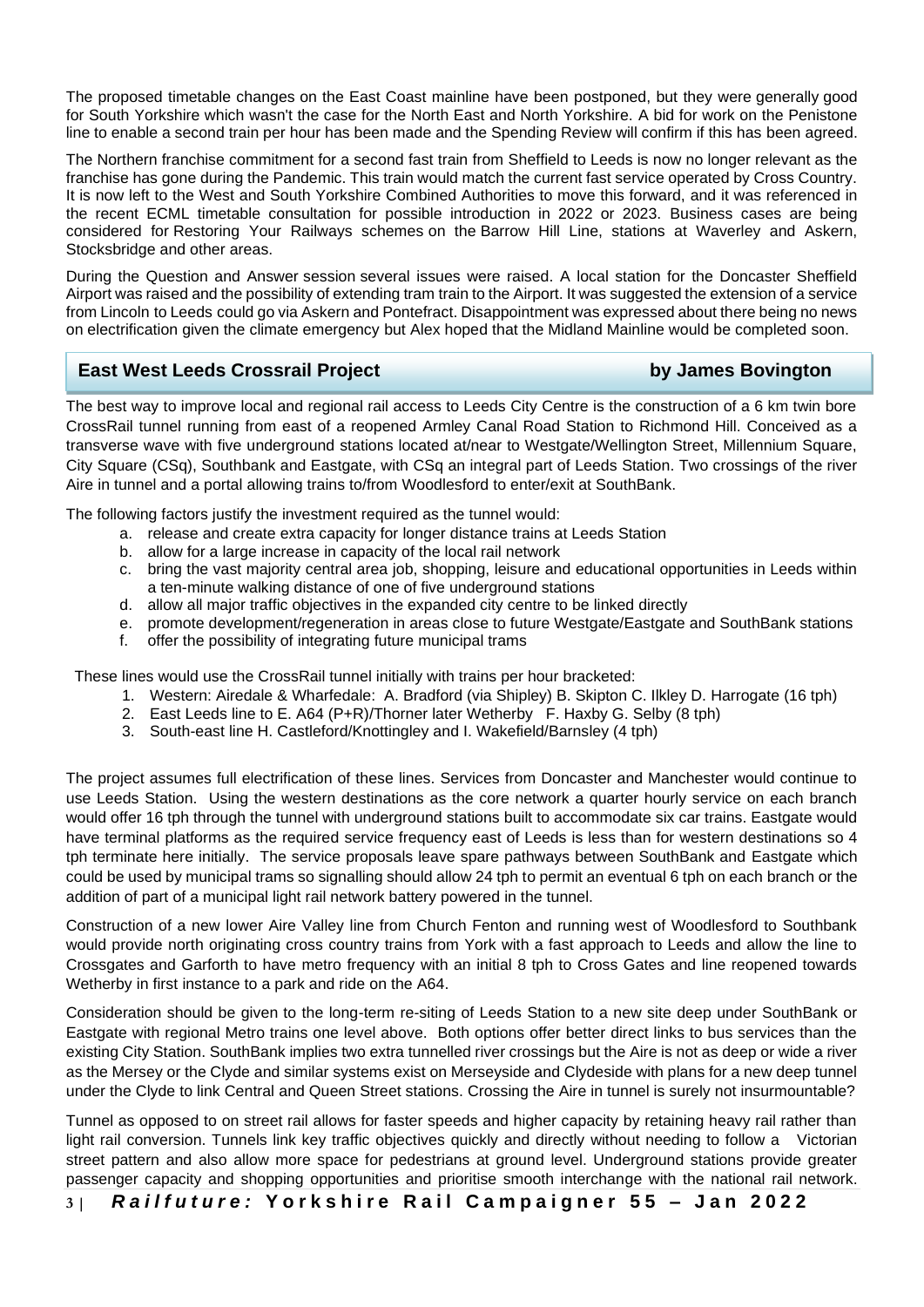Leeds CrossRail tunnel links major passenger objectives both sides of the river with pedestrian access to all of Leeds University within ten minutes.

By 2065 all trains through Leeds would use SouthBank and Leeds City Station would close. This applies whether or not new HS2 and/or HS3 high speed lines are built as this regional express scheme does not depend on the construction of either or both HS2/HS3 as all trains not using the cross-city tunnel would initially continue to use Leeds Station. To reach full potential though the scheme does require the new lower Aire Valley line. Were SouthBank subsequently to become the main city station a 3- kilometre tunnel would be built to allow through trains from York to Manchester and Wakefield.

Central area tunnels provide the backbone of local rail transport in many continental cities and excellent examples exist in provincial British cities such as Glasgow, Liverpool and Newcastle/Gateshead. Other cities such as Manchester, Birmingham, Bristol and Cambridge are considering underground options as the best method of serving key city centre passenger objectives. Within England 'MerseyRail' best demonstrates what this paper proposes. The 'WestLink' system currently under construction in Gothenburg is also relevant. Systems marketed as S-Bahn thrive in cities of similar size to Leeds such as Hannover, Leipzig and Zurich and these proposals can be justified economically and environmentally for the Leeds/Bradford conurbation with a rail catchment area population approaching three million.

**Notes**: Rail lines excluded from initial Leeds tunnel proposals and continuing to use existing Leeds station

- 1. Leeds to Bradford/Halifax via Pudsey potential for conversion to light rail/ line to carry HS3 trains
- 2. Leeds to Doncaster via Wakefield
- 3. Leeds to Manchester via Huddersfield line is of national importance

# **Development of Leeds to Morecambe Route Bentham Line Press Release**

The Leeds-Morecambe Community Rail Partnership is looking in detail into the future of The Bentham Line. The Partnership is pleased to announce it has commissioned a new study to evaluate the use of the line and its potential to development as a trans-Pennine route serving communities between Leeds and Bradford and the coast at Morecambe and Heysham via its route that includes Keighley, Skipton, Bentham and Lancaster. Following on from the launch of the Williams-Shapps Plan for Rail in the spring, this is the first such study to be commissioned by a Community Rail Partnership in the country.

The Partnership has commissioned Stantec UK Ltd., together with Allen Rail, to undertake the Bentham Line study. Recently, they have been engaged in a number of 'Restoring Your Railway' bids in the North West of England. Stantec Project Manager Steven Reid said: "We are delighted to be working on this exciting project to establish a long-term vision and options for the future development of the Bentham Line. We understand that this is the first piece of work of its kind to be let by a Community Rail Partnership and it provides an opportunity to develop a community-led approach to enhancing the offer on this historic line".

David Prescott, Director at Allen Rail, added: "I am delighted to be working with Stantec on the Bentham Line project, as I was responsible for the line when I was Regional Railways' Marketing Manager at York in the late 1980s. At that time, we developed Line Guide leaflets with partner organisations. So, I feel a personal link over the years and I am pleased to be back."

David Alder, Treasurer of the Partnership, who has undertaken a lot of the preliminary work for this project, said: "The timing of this work also fits well with the worldwide concerns about global warming and associated environmental attitudes on fuel use." "The challenges of the COVID pandemic have meant that many former travel arrangements need to be re-visited and the Partnership sincerely hopes that they will be able to change perceptions and promote a re-thinking of the role the scenic route of the Bentham Line can make. Given the vision embodied in the Williams-Shapps Plan for Rail, it the right time to look for the Bentham Line to be taken as an even more vital part of the transport network which can help link communities and improve travel for leisure, recreation, education and commercial customers."

This is a community orientated study and Gerald Townson, the Partnership chairman, said: "A vital part of the study will involve obtaining the views; of both existing and potential stakeholders, of communities on and near the line and of individuals. If you have a genuine interest in public transport and in particular the Bentham line, and would like to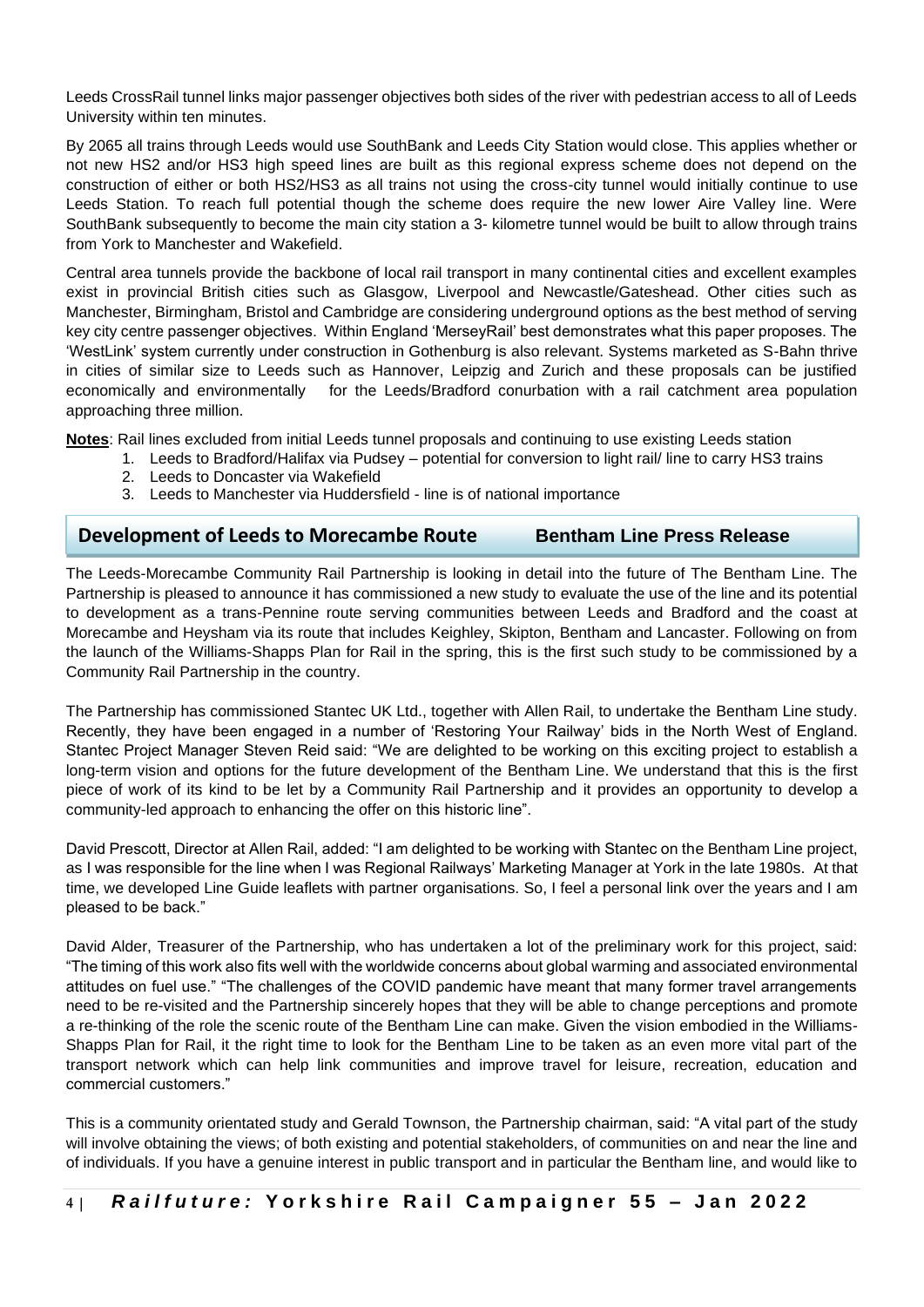see the route fulfil its true potential, then we would be pleased to hear from you. Use the links at the end of this article to offer us your thoughts". "We would like to engage with diverse groups and individuals who want to: encourage rail travel for a wide range of opportunities and tackle transport needs with particular regard to current environmental issues. The route has the potential to be invaluable for so many initiatives."

The Partnership has been successful in obtaining two substantial grants from the Community Rail Network, the umbrella body for Community Rail Partnerships, and from the Seed Corn Fund administered by Northern Trains Ltd. This has been supplemented by funding and resources made available by the Community Rail Partnership itself. The funding also reflects the support of Transport for the North and the Department for Transport.

Tony Baxter, Regional Director at Northern, commented: "Our customers are at the heart all we do, and we always welcome opportunities to talk about potential improvements which would make a positive impact for them and the communities we serve. We are pleased to be able to help fund the study and now look forward to future conversations to explore the outcomes of the study".

Ian Davis for the Community Rail Partnership said "we are delighted to be able to help fund this innovative bid for a forward thinking Community Rail Partnership. We wish the new every success in this, their latest endeavour."

Councillor Mackenzie, Executive Member for Access, North Yorkshire County Council stated "North Yorkshire County Council fully supports the innovative approach that the Community Rail Partnership responsible for the Leeds – Skipton – Bentham - Lancaster – Morecambe railway line is taking to develop the case for future investment along the line. It is a very timely development, which is in keeping with the work of the North Yorkshire Rural Commission Report. We would encourage as many residents as possible to take part in the survey."

Rod Tickner, vice-chair of the Partnership added: "This study encompasses the whole length from coast through the country to the city. We want to champion its use as an alternative trans-Pennine rail link. Already, it is used by many passengers for leisure journeys and by many university and college students travelling between North and West Yorkshire and North Lancashire and South Cumbria, and vice versa, but we believe that there are untapped markets for travel in both directions".

The study is due for completion in early 2022 and will then form the basis for future discussions with the Department of Transport, Network Rail, regional transport bodies, and train operators to help recognise and develop the line's strategic role, as well as realise the operational developments that will provide service that meet the needs of all the communities and organisations who could use the line. Clearly, the study fits in well with the approach of the government that communities need to be more involved in leading the way to develop and enhance their rail links. It is anticipated that a number of options will be identified but at present the work will be undertaken with no pre-set conditions imposed. However, some key areas where there is distinct potential are: reducing transport-related inequalities associated with rural areas and allow for improved connections for residents in terms of employment, health, education and training; supporting the growth of both existing and emerging business opportunities; facilitating residential development and employment; land-use development; supporting tourism and reducing car usage. The LMCRP welcomes contributions from stakeholders, interested parties and individuals along the length of the Bentham Line. Our public survey can be accessed directly by scanning the QR code below or by using the following web link: <https://forms.office.com/r/gq1w7dCgn2>

The Community Rail Partnership website [www.thebenthamline.co.uk](http://www.thebenthamline.co.uk/) has more details, and information is posted on social media. The Community Rail Partnership can be contacted at the Station Building, Bentham, LA2 7LF.

| <b>Example manning Chromain.co.an</b> in you modia line your mooding duvorabou noro. |                                                                                    |  |
|--------------------------------------------------------------------------------------|------------------------------------------------------------------------------------|--|
| 17 January 2022 19:30                                                                | Action for Yorkshire Transport Rail Group. Editor's Draught, 88 Wellington Street, |  |
|                                                                                      | Leeds LS1 4LT. Email ActionforYorkshireTransport@gmail.com in case of change       |  |
| 16 July 2022 10:00                                                                   | Railfuture Annual General Meeting, The Green, Stoke Gifford, Bristol BS34 8PD.     |  |
| registration 11:00 start                                                             | Near Bristol Parkway Station. For members. No fee.                                 |  |
| 15 September 2022                                                                    | Railfuture Annual Conference, St. Geroge's Centre, Great George Street, Leeds      |  |
|                                                                                      | LS1 3DL. No further details at this time.                                          |  |

**Diary** email is waring@hotmail.co.uk if you would like your meeting advertised here.

# *Pass this newsletter to a friend when you've finished and help advertise Railfuture.*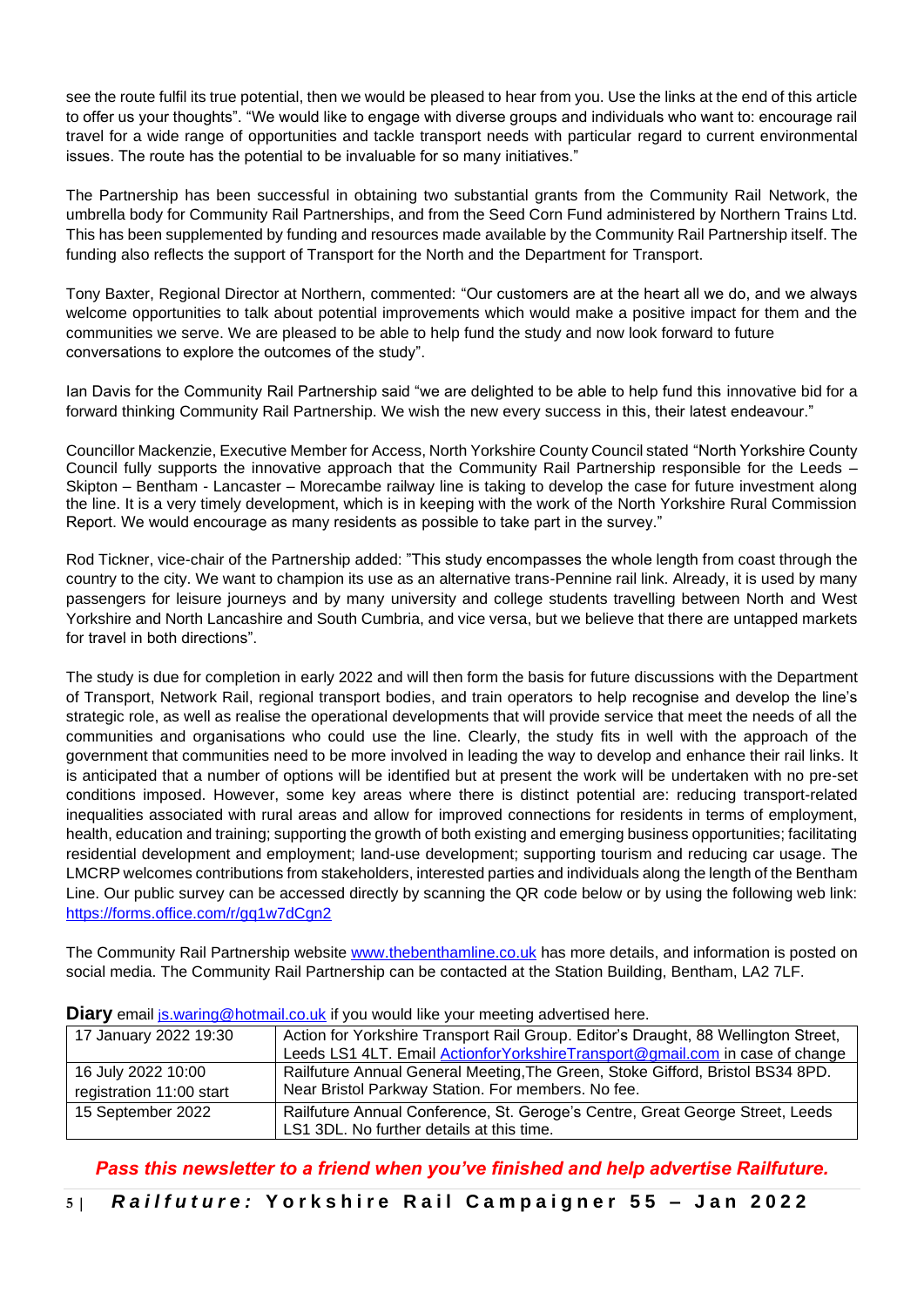### **Penistone Group Meet MP by Mark Parry**

The Huddersfield Penistone Sheffield Rail User Association met Dewsbury MP, Mark Eastwood on 3 August at Denby Dale Station. Mark East wood, along with Miriam Cates, the MP for Penistone and Stocksbridge, have sponsored a bid to the Levelling up fund for investment to improve the Penistone Line. If the bid is successful, they hope to have a half hourly frequency by improving the route capacity.

### **Chair's Column - Integrated Rail Plan - Yorkshire Loses Out by Nina Smith**

Has Yorkshire been shafted, as I have seen described in relation to the Integrated Rail Plan for the Midlands and the North (IRP)? I think the answer is a qualified yes. The IRP is broadly good news for Manchester, as it is for the East Midlands in terms of much faster journeys to Birmingham. But Yorkshire (and the North East) lose out. So, there is now a real concern that the North/South divide in wealth could be exacerbated for Yorkshire and the North East by an East/West divide due to HS2 reaching Manchester but not Yorkshire.

Of course, the **full trans Pennine Route Upgrade (TRU)** is some long overdue good news. It seems it will happen, but will not be completed until the late 2020s or early 2030s, depending on which conflicting information in the report or in the Secretary of State's comments that you believe. Yet this was initially announced in 2011! The **Midland Main Line** is to be electrified to Sheffield, something announced in the early years of the Coalition Government, but delayed and then cancelled by Chris Grayling (remember him!). But the IRP does not commit to doing the job properly by extending the electrification north to either South Kirby Junction to enable electric trains to continue to Leeds (and Bradford Forster Square), or to Doncaster. These omissions need to be corrected before the wires reach Sheffield.

**The big omissions for Yorkshire** are no new Northern Powerhouse Rail high speed route from Leeds via Bradford to Manchester; no high speed Sheffield- Leeds route; no new high speed line from Sheffield to Manchester and Manchester Airport; and, of course, no HS2 to Yorkshire. Whist the previously chosen HS2 route to Leeds was arguably the wrong one and needed revision, there can be little doubt that the loss of the extra capacity that would have been provided by a new highspeed line will prevent very necessary increased freight and intermediate passenger station use on the East Coast Main Line. The failure to prescribe a new trans Pennine route in the area between Sheffield and Leeds (i.e mainly on the Woodhead alignment) means there will still be a chronic lack of space for freight trains to cross the Pennines - a serious lost opportunity. The other big problem **with the IRP is that it is not an integrated plan at all, as it only covers inter-city destinations.** There is nothing in the plan about the need to electrify all Yorkshire's railways except for the Whitby branch (suitable for hydrogen). Indeed, the plan proposes to electrify Bradford to Leeds but not the rest of the Calder Valley routes. It must have been written in London!

Part of a new **Leeds to Manchester Northern Powerhouse Rail** line is in the plan. A new line is planned from Warrington via Manchester Piccadilly to Marsden, where it will connect with the current route to Huddersfield and Leeds. But more penny pinching. Manchester does not get a new underground station for high speed trains at Piccadilly that could be the launching point for a new underground line to Victoria. No, that was too expensive for a Treasury that is aware of the cost of everything, but ignores value and worth. This new line won't open until the early 2040s – twenty years' time. Such slow progress! But at least we get part of a new high speed line, which means that when we have a government that realises that rail is a key part of achieving Net Zero by 2050, as enshrined in law, the new line to Leeds via **Bradford** could be built. At least by then, the importance of connecting the Airedale and Calder Valley railway lines under Bradford may have finally been realised and a new underground station for both and Northern Powerhouse Rail could be built in the city centre.

The inadequate IRP shows that **the Treasury is firmly in control**, that the Chancellor has more power over transport policy then the Prime Minister, and that **the climate emergency seems to have been given little weight** in transport policy making. Given the scale of the emergency which, together with the ecological emergency, threatens the precious ecosystem that has evolved since the extinction of the dinosaurs 65 million years ago, it seems the Treasury is only capable of very short term thinking – the Achilles Heel of governments in our confrontational first past the post electoral system, rather than in a Proportional Representation system that would result in consensus and longer term thinking. Wales has the pioneering Well-being of Future Generations (Wales) Act 2015. It is not perfect, as it conveys limited powers but it does require public bodies to think about the future impact of their work. The UK (and indeed all countries) needs something similar but stronger – **a Future Wellbeing Act which creates a Department of Future Wellbeing** that is considered one of the Great Offices of State and is at least equal in power to HM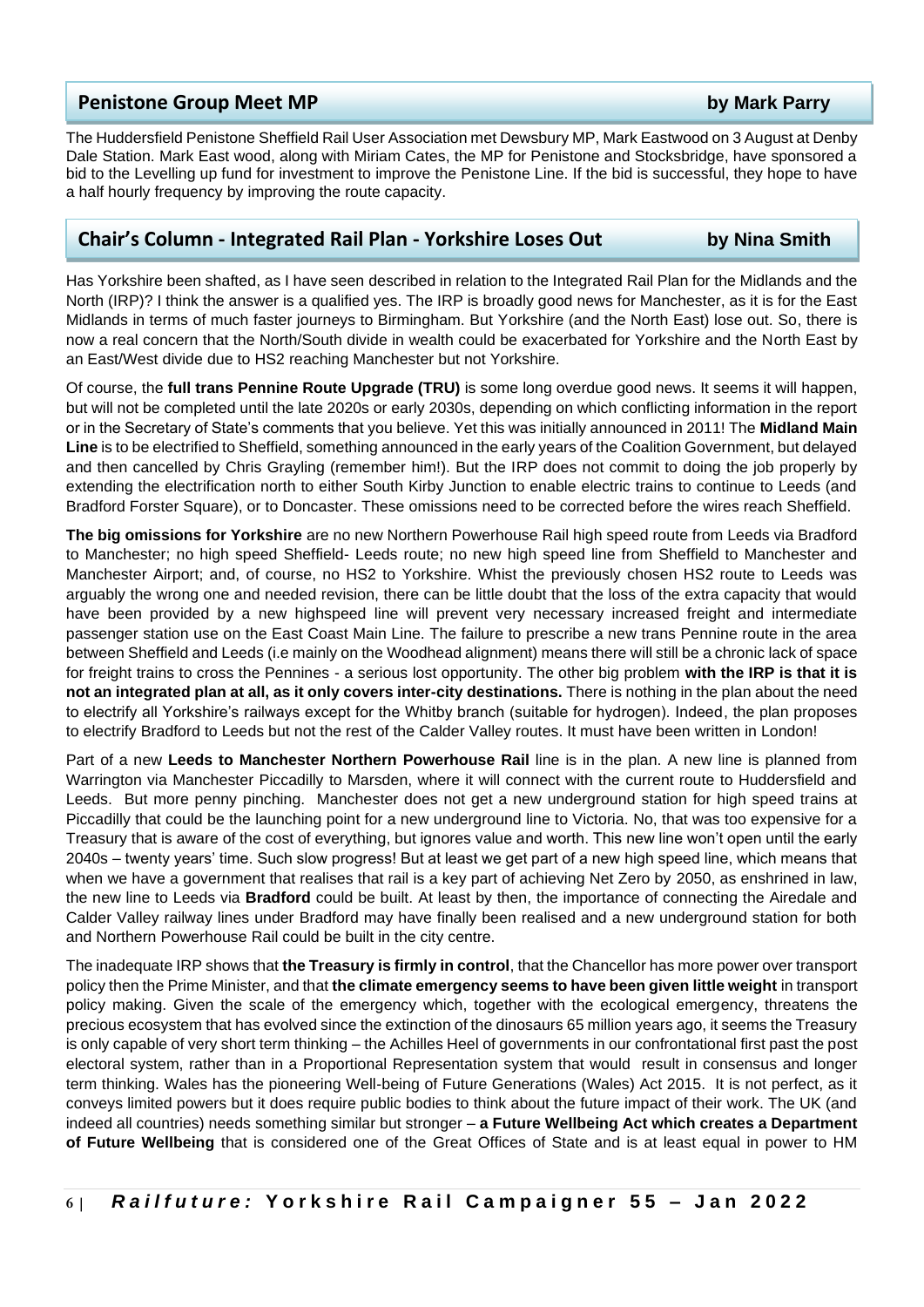Treasury, if not more powerful. Such a department would scrutinise and, if necessary, veto the plans of all other departments to ensure that they are at least not detrimental to planetary health and, ideally, positive towards it.

The Government lauds its allocation of £96bn to the IRP. But that is £96bn over 20 years and includes the cost of the HS2 elements, and some other previously announced projects. So, being generous, **we have £50bn of new expenditure, or £2.5 billion a year if evenly spaced.** To have accepted transport for the North's proposals for Northern Powerhouse Rail and HS2 would have taken total costs to, say, £200bn if a recast of the HS2 Eastern leg were included – an average total of £10bn a year over twenty years, somewhat more if the timescale could be accelerated. Surely a reasonable and just investment to both help with levelling up and fighting climate chaos!

**One solution to the HS2Eastern Leg dilemma** has been proposed today (3<sup>rd</sup> December) by Greengauge 21, namely a new route from Newark to Leeds and York avoiding Doncaster and Wakefield. It has much merit and should be properly considered, but we would still need a speeded up route between Sheffield, Wakefield and Leeds. Doncaster would still be served by semi fast London services, as would Retford.

The IRP allocates £100million towards the cost of a **West Yorkshire Mass Transit system**. This had earlier been trailed as being the Prime Minister's trade-off for cancelling the HS2 Eastern Leg. But £100 m is a fraction of the cost. Later press reports suggest the Government wants most of the cost to be funded locally. West Yorkshire is the largest metropolitan area in Europe without a modern tram system. It needs a comprehensive metro system built over the next 10 to15 years. Earlier this year the West Yorkshire Combined Authority put out some generally excellent proposals for consultation, Railfuture Yorkshire suggested a number of improvements, but the authority's basic plan is very sound , and any government serious about levelling up would by now have allocated a good chunk of the funding and told the Authority to get on with it pronto!

**YORK TO SCARBOROUGH.** Under the Arriva franchise, Northern was due to introduce an hourly York to Scarborough stopping service in December 2019, but this was postponed due to late running infrastructure works. It should have started in 2020, but then came both the pandemic and the takeover of the Northern franchise by the government's Directly Operated Trains. This service which, together with the established hourly Trans Pennine Express service, would have resulted in a "two trains an hour" service, has still not started. It now appears that it may never happen. The just issued consultation by Trans Pennine Express on their proposed December 2022 and May 2023 timetables includes this paragraph: *"We are also working to develop and introduce by the May 2023 timetable change a limited number of additional seasonal services operated by Trans Pennine Express between York - Scarborough on selected hours and days for the tourism sector. We are interested in views on the days and hours such trains could operate as part of this consultation."* As far as I can ascertain, Northern are still in the dark about their planned service. My concern is that the proposal by Trans Pennine Express may have been suggested by the Department for Transport who are under treasury orders to save money, such as by not funding a proper service on this important route. Let's hope I am wrong but there is a real risk there will not be a year-round two trains an hour between York, Haxby (when opened), Malton and Scarborough for the foreseeable future. This is unacceptable, and Railfuture will be campaigning for the service this line needs

The Trans Pennine Express consultation also includes proposals to swap the stops at Marsden, Slaithwaite, Greenfield and Mossley from the Hull service to the Scarborough one, but for these stops only to be peak period. Whilst it makes much more sense for the stops to be on the Scarborough service, and for the Hull service to be extended to Liverpool, it is not acceptable that these Stalybridge to Huddersfield Rail User Group area stations do not have an all-day two trains an hour service. We will campaign on this too.

#### **EDITORSHIP OF Yorkshire Rail Campaigner**

As this is **Mark Parry**'s last issue as Editor of this Yorkshire Rail Campaigner, I would like to pay tribute to the stalwart work he has done since taking over in 2014. Mark has ensured that it is interesting, relevant, sometimes controversial and comes out with regularity four times a year. So well done Mark, thank you, and carry on the good work as the Chair of Action for Yorkshire Transport.

I am delighted that **Stephen Waring**, our Branch Secretary, is taking over as Editor from the next edition, Stephen has over thirty years' campaigning experience as Chair of the Halifax and District Rail Action Group (HSDRAG), and he also edits their group newsletter.

Our next issue (**Yorkshire Rail Campaigner 56**) will be out in April 2022. Please email photos, news and feedback to: [js.waring@hotmail.co.uk](mailto:js.waring@hotmail.co.uk) to arrive by **Monday 28 February 2022**. **Having your Yorkshire Rail Campaigner sent by email saves us time and money. Please contact Andrew Dyson to request this.**

**7 |** *R a i l f u t u r e :* **Y o r k s h i r e R a i l C a m p a i g n e r 5 5 – Jan 2 0 2 2**